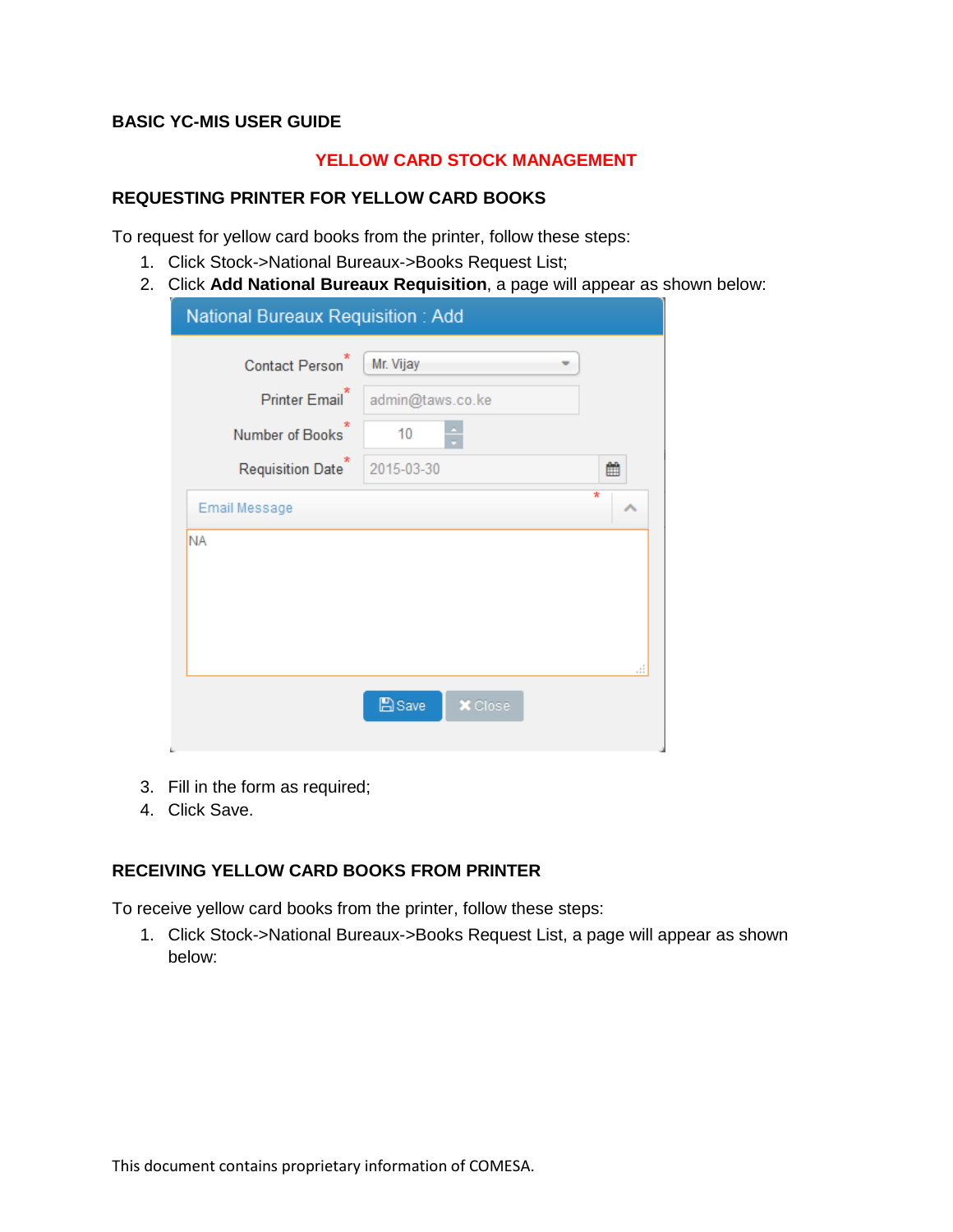| <b>Printer Name</b><br>▲                                     | Requesting<br><b>National Bureaux≑</b> | Number of<br>Books $\Leftrightarrow$ | Contact<br>Person $\div$ | <b>Requisition</b><br>Date<br>᠂ | <b>Received</b><br>٠ | Pendina<br>٠ | <b>Receive</b> |
|--------------------------------------------------------------|----------------------------------------|--------------------------------------|--------------------------|---------------------------------|----------------------|--------------|----------------|
| <b>Taws Security</b><br><b>Printers Limited</b>              | SOUTH AFRICAN NB                       | 10                                   | Mr. Vijav                | 2015-03-30                      |                      | 10           |                |
| Showing 1 to 1 of 1 entries (filtered from 13 total entries) |                                        |                                      |                          |                                 | Previous             | Next         |                |

### 2. Click Receive, a page will appear as shown below:

| <b>National Bureaux Requisition: Receive</b> |            |              |   |  |  |  |
|----------------------------------------------|------------|--------------|---|--|--|--|
|                                              |            |              |   |  |  |  |
| <b>Number Ordered</b>                        | 10         |              |   |  |  |  |
| <b>Contact Person</b>                        | Mr. Vijay  |              |   |  |  |  |
| No of Pages in a Book                        | 50         |              |   |  |  |  |
| Start Serial <sup>*</sup>                    | 100        |              |   |  |  |  |
| <b>Quantity Received</b>                     | 5          |              | ≡ |  |  |  |
| Date Received <sup>*</sup>                   | 2015-03-30 | 鱛            |   |  |  |  |
| State of book                                | OK         |              |   |  |  |  |
| <b>Remarks</b>                               |            | $\star$<br>́ |   |  |  |  |
| <b>NA</b>                                    |            |              |   |  |  |  |
|                                              |            |              |   |  |  |  |
|                                              |            |              |   |  |  |  |
|                                              |            |              |   |  |  |  |
|                                              |            |              |   |  |  |  |

- 3. Fill in the form as required;
- 4. Click Save.

### **VIEWING CURRENT NATIONAL BURAEU YELLOW CARD BOOKS**

To receive view current yellow card books, follow these steps:

- 1. Click Stock->National Bureaux->Books Request List;
- 2. Click **Available National Bureaux Stock**, a page will appear as shown below:

| <b>Book Number</b><br>$\mathbf{v}$ | Start Serial Number ≑                                        | <b>Last Serial Number</b><br>÷ | State of the book $\phi$ | ÷<br><b>Action</b> |
|------------------------------------|--------------------------------------------------------------|--------------------------------|--------------------------|--------------------|
| 33                                 | 350200                                                       | 350249                         | OK                       | Available          |
| 32                                 | 350150                                                       | 350199                         | OK                       | Available          |
| 31                                 | 350100                                                       | 350149                         | OК                       | Available          |
|                                    | Showing 1 to 3 of 3 entries (filtered from 83 total entries) |                                |                          | Previous<br>Next   |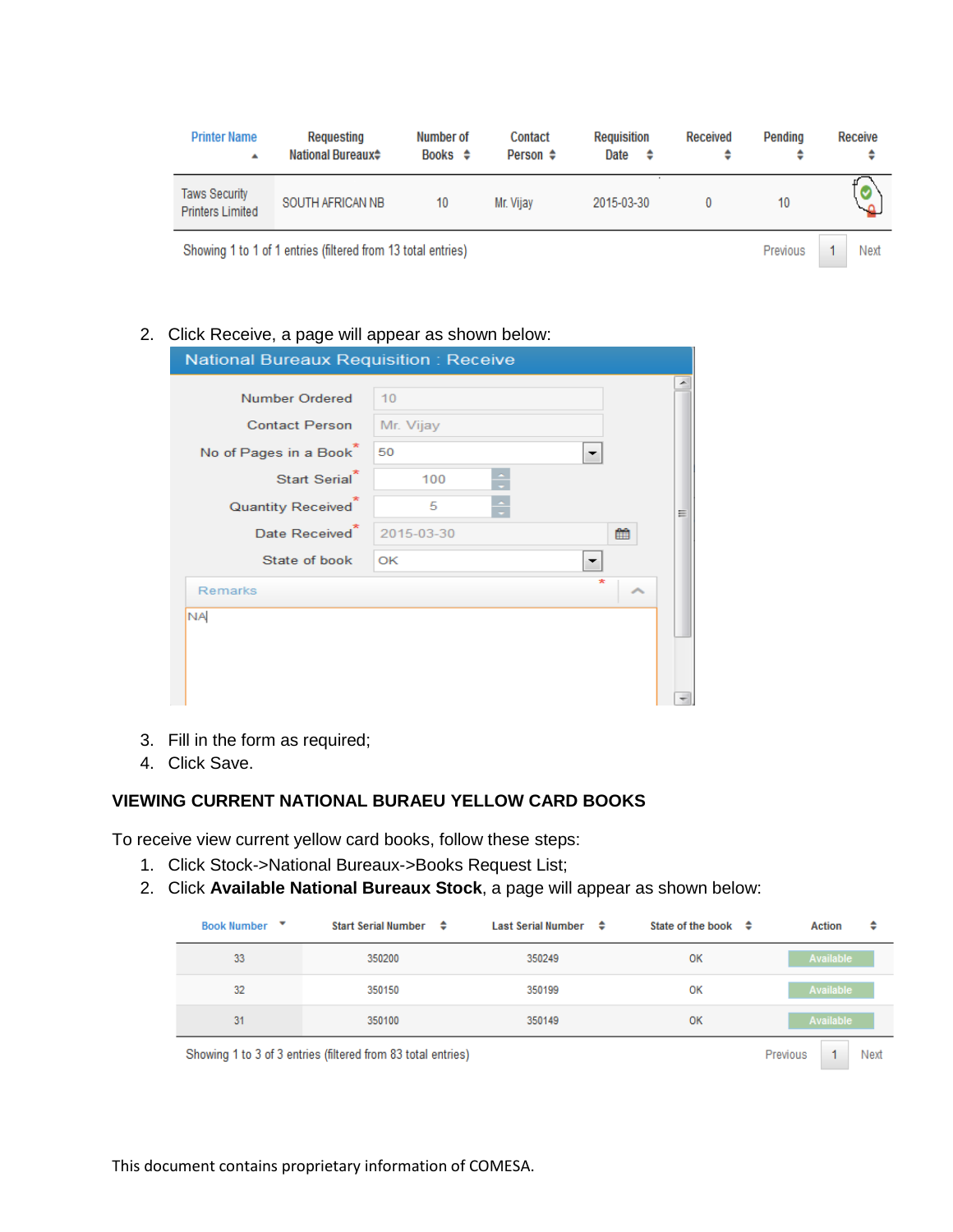# **NATIONAL BUREAU SUPPLY YELLOW CARD BOOKS TO PIC**

To supply yellow card books to PIC:

1. Click Stock->National Bureaux->Supply PIC, a page will appear as shown below:



*Note: National Bureau will only be able supply yellow card books to the PIC, if PIC has made a request for yellow card from the National Bureau.*

2. Click Supply , a page will appear as shown below:

|                                                   | Supply: SOUTH AFRICAN PIC   | 1 Selected            |
|---------------------------------------------------|-----------------------------|-----------------------|
| Number Of Yellow Card 3<br><b>Books Requested</b> | Transaction Date 2015-03-30 | 雦                     |
| <b>Yellow Card Books</b>                          |                             |                       |
|                                                   | Start card no               | End card no           |
| 350100<br>$\checkmark$                            |                             | 350149                |
| 350150                                            |                             | 350199                |
| 350200                                            |                             | 350249                |
|                                                   |                             |                       |
| <b>x</b> Close                                    |                             | $\rightarrow$ Proceed |

- 5. Fill in the form as required;
- 6. Click Proceed.

### **PIC REQUEST YELLOW CARD BOOKS FROM THE NATIONAL BUREAU**

To request yellow cards from the National Bureau, follow these steps:

- 1. Click Stock->Primary Insurance Co.->PIC Requisitions;
- 2. Click **Add,** a page will appear as shown below: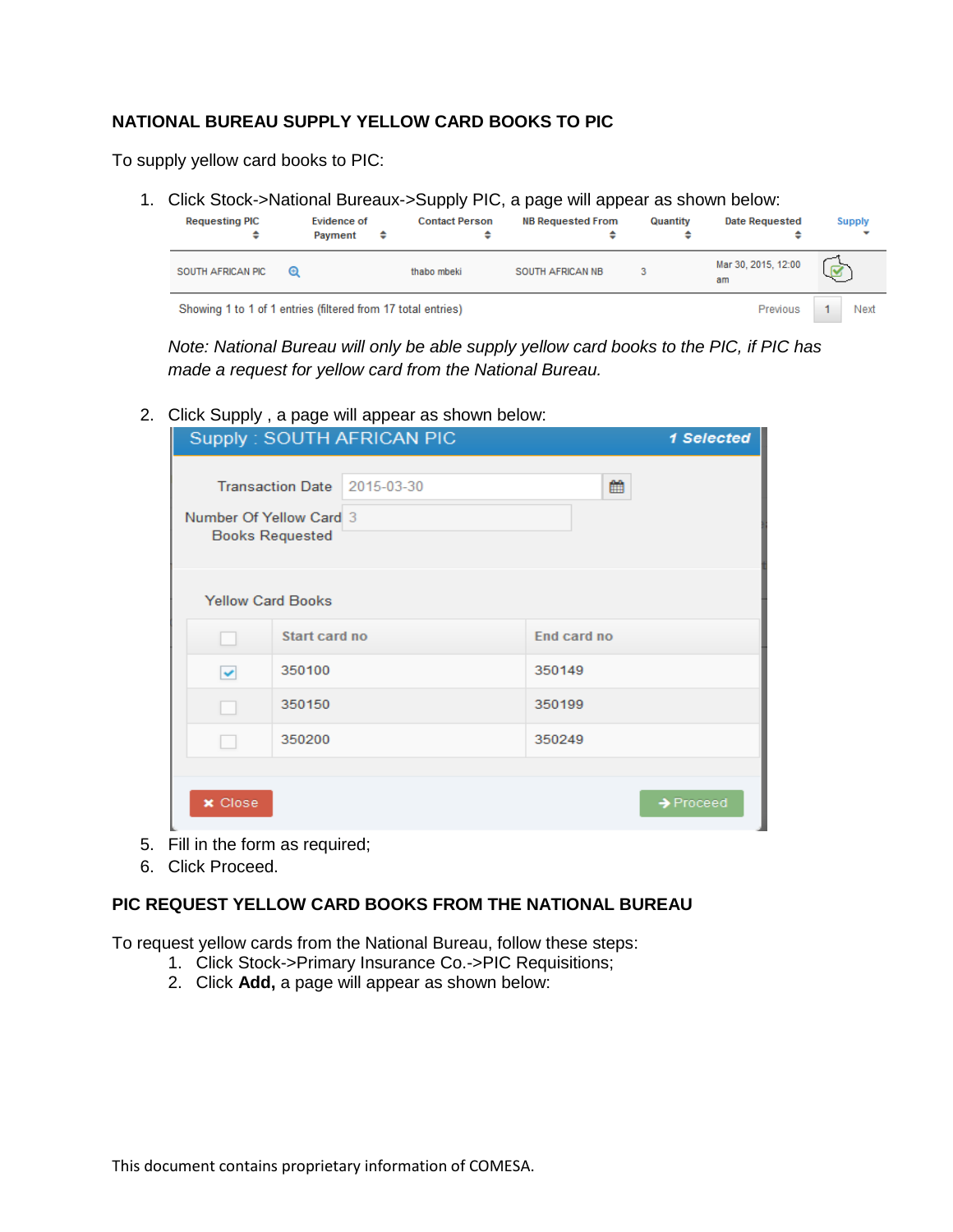| Requisition                                     |                             |
|-------------------------------------------------|-----------------------------|
| Requisition Date                                | è<br>雦                      |
| Number Of Yellow Card<br><b>Books Requested</b> | Enter No Of Y.C.B Requested |
| Amount (ZAR)                                    | <b>Enter Amount</b>         |
| Mode of Payment                                 | Select Mode<br>▼<br>Ξ       |
| Ref No                                          | Select Mode                 |
| <b>Evidence of Payment</b>                      | No file selected.<br>Browse |
|                                                 |                             |
|                                                 |                             |
|                                                 |                             |
|                                                 | ۰                           |
|                                                 | m.                          |
| 3.<br>Fill in the form as required;             |                             |

4. Click Save.

## **PIC VIEW PENDING REQUEST TO NB FOR YELLOW CARD BOOKLETS**

To view pending requests to National Bureau for yellow card books, follow these steps:

1. Click Stock->Primary Insurance Co.->PIC Stock List, a page will appear as shown below:

| <b>Book Number</b><br>▼ | Start Serial Number ≑                                        | End Serial Number $\div$ | State Of Book $\div$ | Action<br>٠      |
|-------------------------|--------------------------------------------------------------|--------------------------|----------------------|------------------|
| 30                      | 350050                                                       | 350099                   | <b>OK</b>            | Available        |
|                         | Showing 1 to 1 of 1 entries (filtered from 83 total entries) |                          |                      | Next<br>Previous |

### **PIC SUPPLY YC BOOKS TO THE BRANCHES**

To supply yellow card books to branches, follow these steps:

1. Click Stock->Primary Insurance Co.->Branch Supplies, a page will appear as shown below:

| Date Requested ♦                                             | <b>Requesting Branch</b><br>٠ | <b>Contact Person</b> | <b>Qty Requested</b><br>٠ | <b>Qty Supplied</b> | <b>Balance</b> | <b>Supply</b> |
|--------------------------------------------------------------|-------------------------------|-----------------------|---------------------------|---------------------|----------------|---------------|
| Mar 19, 2015, 12:00<br>am                                    | Pretoria Branch               | Robert Marawa         | 5.                        |                     |                |               |
| Showing 1 to 1 of 1 entries (filtered from 10 total entries) |                               |                       |                           |                     |                | Next          |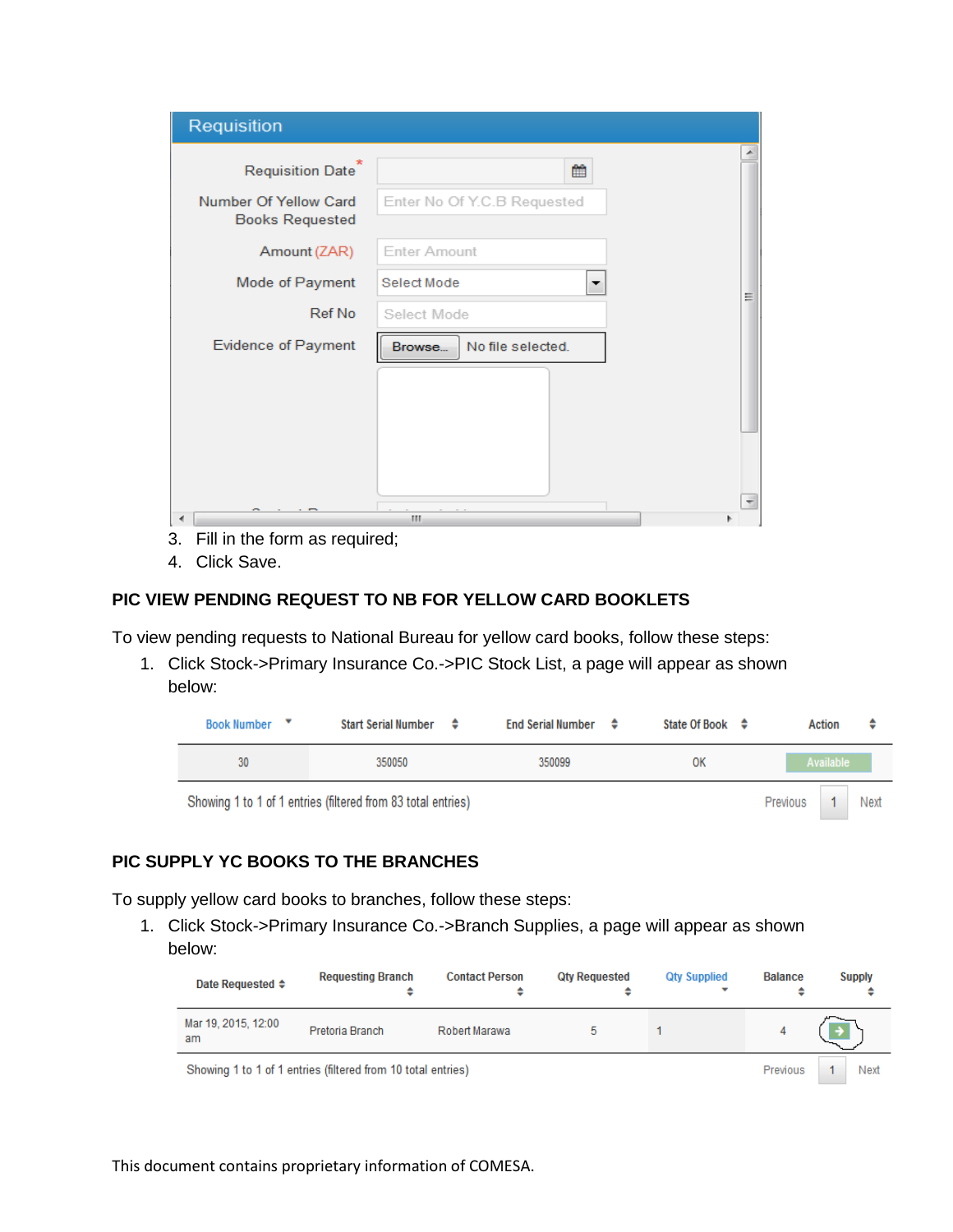*Note: PIC will only be able supply yellow card books to branch, if branch has made a request for yellow card from the PIC.*

3. Click Supply , a page will appear as shown below:

|                | $\ast$<br>Requisition Date | 2015-03-30  | 雦 |                       |
|----------------|----------------------------|-------------|---|-----------------------|
|                |                            |             |   |                       |
|                | Quantity                   | 5           |   |                       |
|                | <b>Yellow Card Books</b>   |             |   |                       |
|                | Start card no              | End card no |   |                       |
| v              | 350050                     | 350099      |   |                       |
| Y              | 350100                     | 350149      |   |                       |
|                | 350150                     | 350199      |   |                       |
|                |                            |             |   |                       |
|                |                            | m,          |   |                       |
| <b>x</b> Close |                            |             |   | $\rightarrow$ Proceed |

5. Click Proceed.

# **BRANCH UNDERWRITTER REQUESTING FOR YELLOW CARD BOOKS FROM THE MAIN OFFICE**

To request yellow card books from main office, follow these steps:

1. Click Stock->Branches->Supplies Requisitions, a page will appear as shown below:

| Request                     | <b>Branch Requisitions</b>                                   |                            |                           |                     |                     |                    |
|-----------------------------|--------------------------------------------------------------|----------------------------|---------------------------|---------------------|---------------------|--------------------|
| entries<br>Show<br>10<br>۰. |                                                              |                            |                           | Search:             |                     |                    |
| Date Requested ≑            | <b>Requesting Branch</b><br>٠                                | <b>Contact Person</b><br>÷ | <b>Qty Requested</b><br>٠ | <b>Qty Supplied</b> | <b>Balance</b><br>÷ | <b>Action</b><br>÷ |
| Mar 19, 2015, 12:00<br>am   | Pretoria Branch                                              | Robert Marawa              | 5                         | 3                   | $\overline{2}$      | Success            |
|                             | Showing 1 to 1 of 1 entries (filtered from 10 total entries) |                            |                           |                     | Previous            | Next               |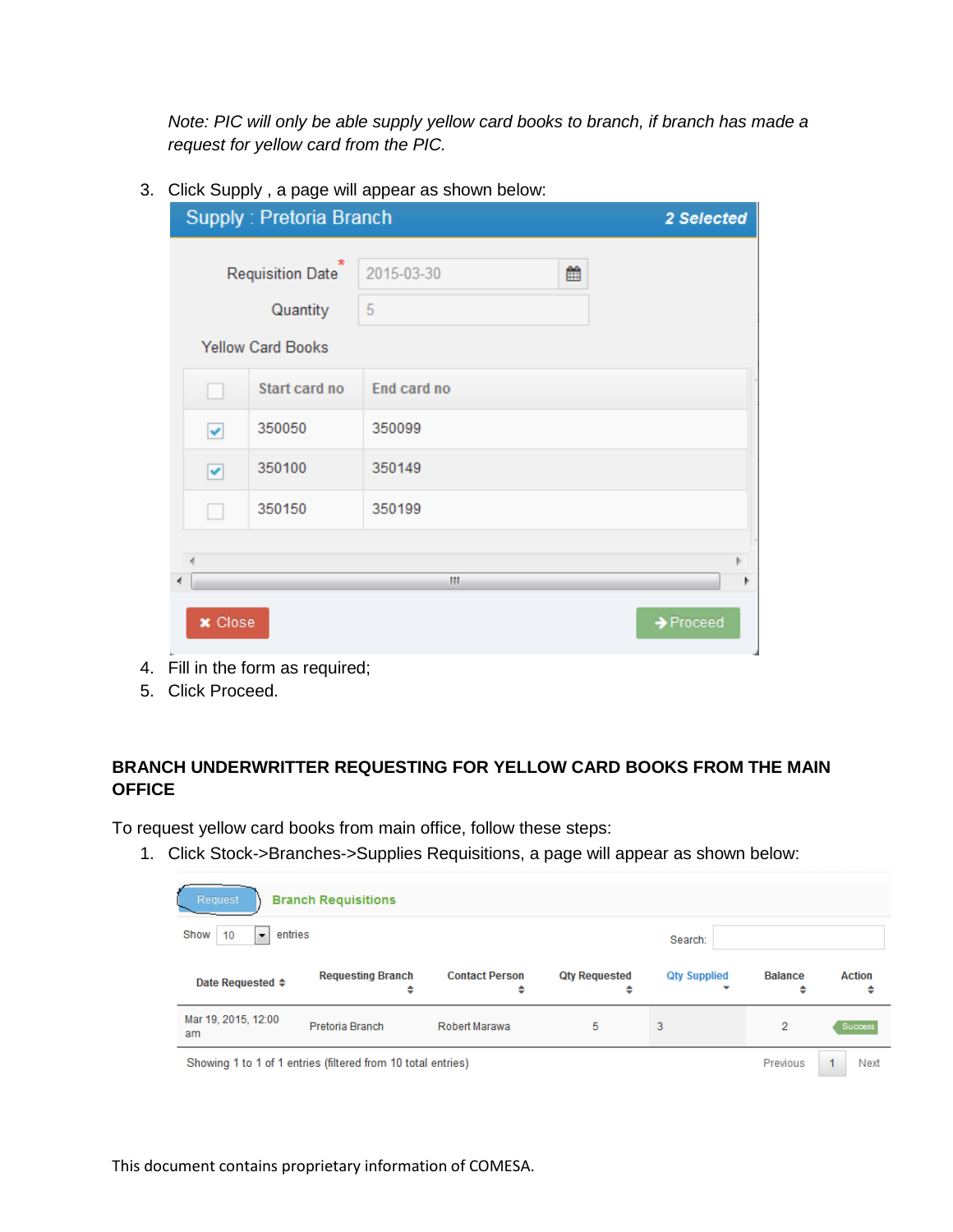6. Click Request , a page will appear as shown below:

| Requisition                                     |                 |  |
|-------------------------------------------------|-----------------|--|
| <b>Select Branch</b>                            | Pretoria Branch |  |
| Requisition Date <sup>®</sup>                   | 2015-03-30<br>巤 |  |
| Number Of Yellow Card<br><b>Books Requested</b> | 1               |  |
| <b>Contact Person</b>                           | Robert Marawa   |  |
|                                                 |                 |  |
|                                                 | Save<br>Close   |  |
|                                                 |                 |  |

- 7. Fill in the form as required;
- 8. Click Save.

### **YELLOW CARD ISSUANCE**

### **VIEW CURRENT STOCK LEVEL FOR ISSUANCE**

To view current stock level for issuance, follow these steps:

1. Click Issuance->Available Stock, a page will appear as shown below:

| <b>Book</b><br><b>Number</b><br>▲ | <b>Book start</b><br>serial<br>Number $\triangleq$           | <b>Book end</b><br>serial<br>Number $\triangleq$ | <b>State</b><br>of Book<br>÷ | <b>Number Of</b><br><b>Yellow Cards</b><br>in book $\div$ | <b>Number Of</b><br><b>Yellow Cards</b><br>issued from<br>book<br>÷ | <b>Number Of</b><br><b>Defective</b><br>Yellow Cards $\Leftrightarrow$ | Date<br><b>Received</b><br>÷ |
|-----------------------------------|--------------------------------------------------------------|--------------------------------------------------|------------------------------|-----------------------------------------------------------|---------------------------------------------------------------------|------------------------------------------------------------------------|------------------------------|
| 29                                | 350000                                                       | 350049                                           | OK                           | 50                                                        | 4                                                                   | 0                                                                      | 0                            |
| 30                                | 350050                                                       | 350099                                           | OK                           | 50                                                        | $\bf{0}$                                                            | 0                                                                      | 0                            |
| 31                                | 350100                                                       | 350149                                           | OK                           | 50                                                        | $\bf{0}$                                                            | 0                                                                      | 0                            |
|                                   | Showing 1 to 3 of 3 entries (filtered from 83 total entries) |                                                  |                              |                                                           |                                                                     | Previous                                                               | Next                         |

# **ISSUE SINGLE YELLOW CARD TO POLICY HOLDER**

To issue a single yellow card to a policy holder, follow these steps:

1. Click Issuance->Issues To Motorists->Single Card Issuance, a page will appear as shown below: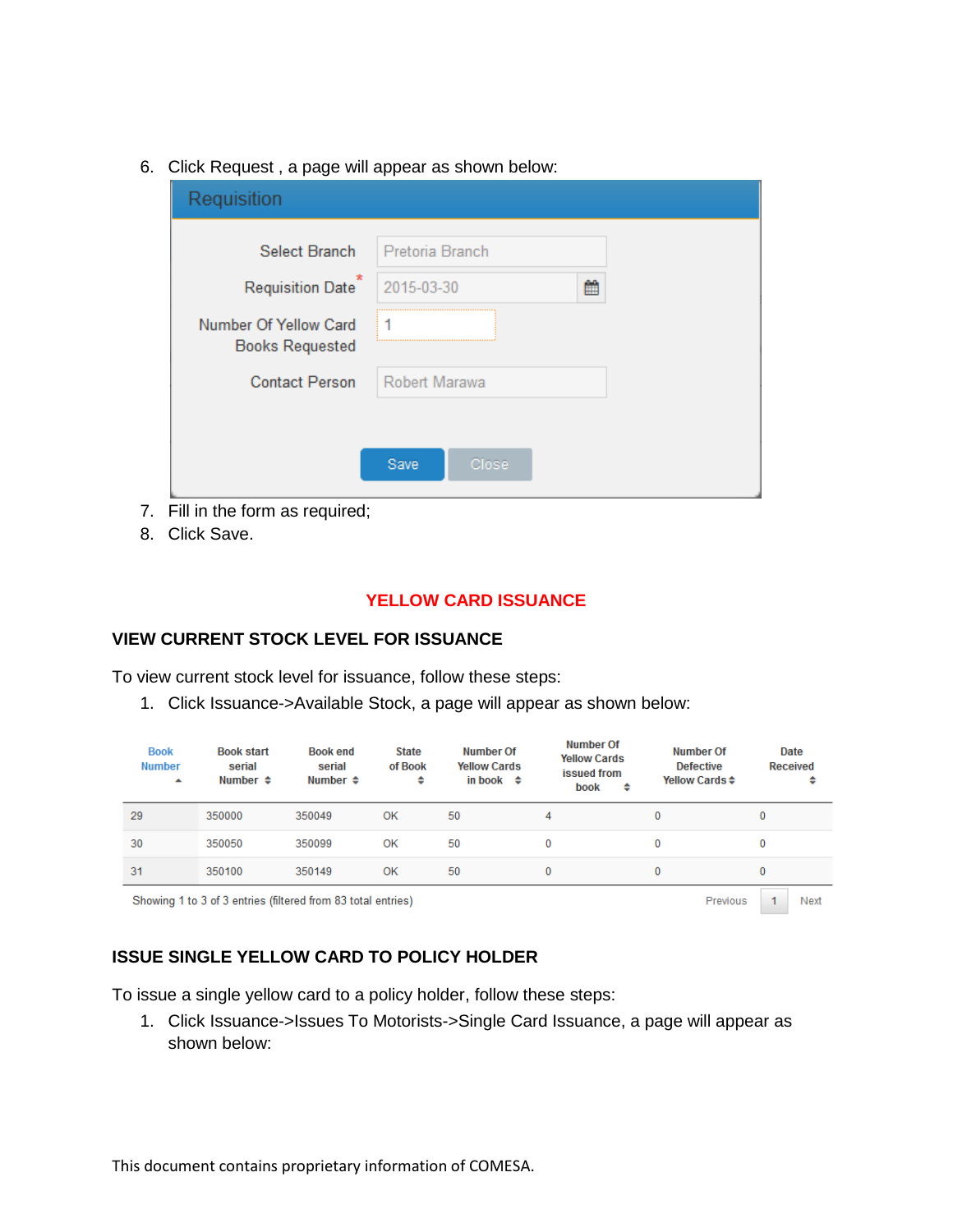| Single Card Issuance: Add       |                 |                  |  |
|---------------------------------|-----------------|------------------|--|
| Y.C. Serial Number              | 350009          | <b>√Verified</b> |  |
| Primary Policy Number           | 10101           |                  |  |
| Date Issued <sup>*</sup>        | 2015-03-30      | ▦<br>Ξ           |  |
| Effective Date <sup>"</sup>     | 2015-03-30      | 雦                |  |
| Number of Days <sup>"</sup>     | 7               |                  |  |
| Name of Insured                 | <b>MUSA</b>     |                  |  |
| Address of Insured <sup>*</sup> | Pretoria        |                  |  |
| <b>Vehicle Registration</b>     | <b>ABK 123K</b> |                  |  |
| Vehicle Make                    | Toyota          |                  |  |
| Vehicle Type                    | Car             |                  |  |
| Engine Number                   | 10101           |                  |  |
| <b>Chassis Number</b>           | 10101           |                  |  |

- 9. Fill in the form as required;
- 10. Click Save.

*Note: The system will instantly validate the yellow card upon capture of the yellow card.*

# **FLEET ISSUANCE OF YELLOW CARD**

**YC Dashboard** 

To issue YC to policy holder with a fleet of vehicles, follow the steps below:

1. Click Issuance->Issues to Motorists->Fleet Issuance, a page will appear as shown below:

| ♦ Insureds Details     | OCAN |     | Allocated Vehicles for this Fleet |                      |        |
|------------------------|------|-----|-----------------------------------|----------------------|--------|
| Primary Policy Number: |      | Add |                                   |                      |        |
| Name of Insured:       |      |     | <b>Yellow Card Number</b>         | <b>Plate Number</b>  |        |
| Date Issued:           |      |     | ٠                                 | ÷                    | Action |
| Currency:              |      |     |                                   | <b>Process Fleet</b> |        |
| Issuing NB:            |      |     |                                   |                      |        |
| Add/Edit               |      |     |                                   |                      |        |

2. Click Add/Edit to add the insured's details, a dialogue box will appear as shown below:

This document contains proprietary information of COMESA.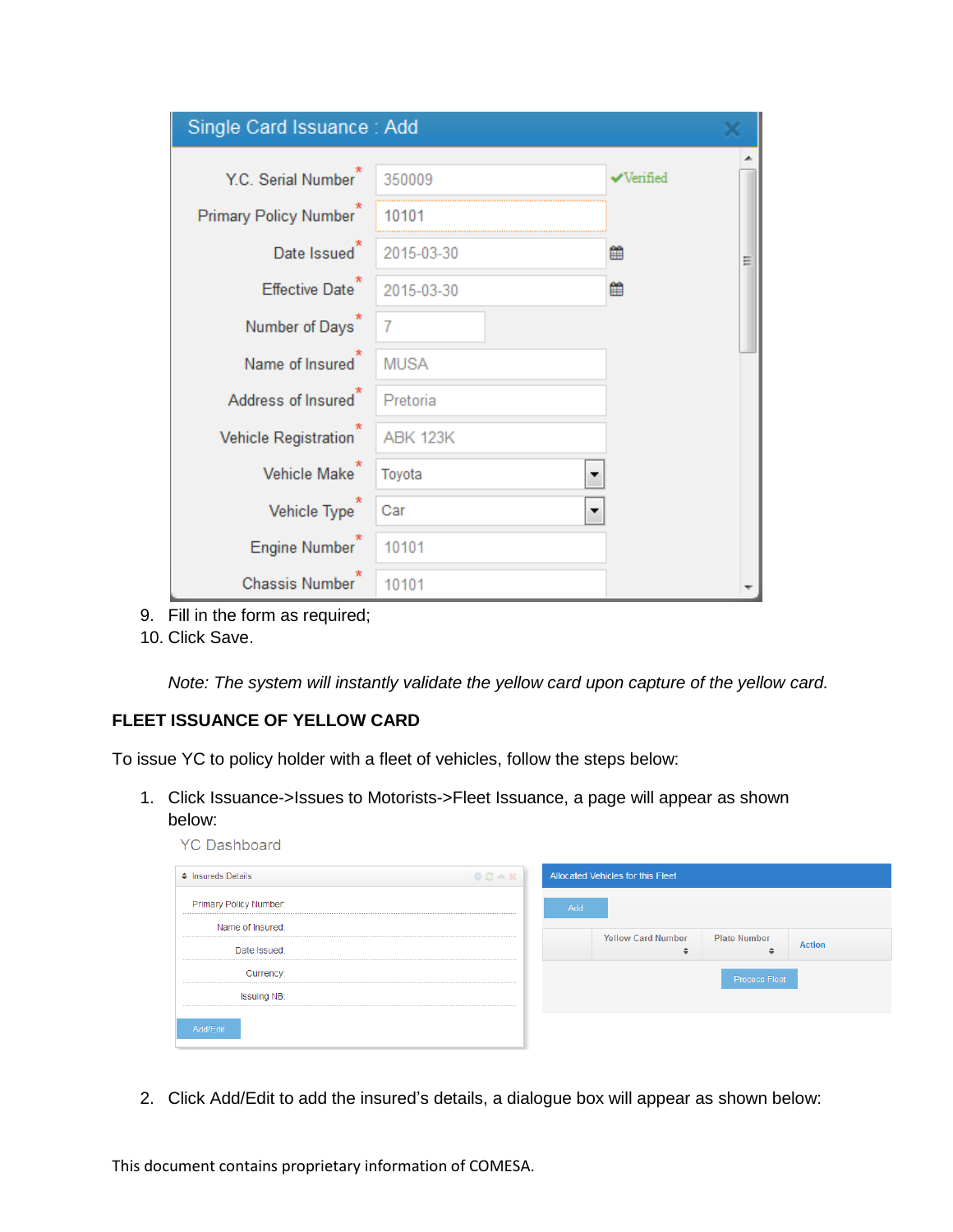| Fleet Issuance : Insureds Details        |                                    |               |                |  |  |
|------------------------------------------|------------------------------------|---------------|----------------|--|--|
| Primary Policy Number<br>Name of Insured | 1001<br>Musa                       |               |                |  |  |
| Date Issued<br>Currency                  | 15-04-2016<br>Zambian Kwacha (ZMW) | 鱛             |                |  |  |
| <b>Issuing NB</b>                        | <b>ZSIC General Insurance Ltd</b>  |               |                |  |  |
| $\star$<br>Address of Insured            | Lusaka                             |               |                |  |  |
|                                          |                                    | <b>Submit</b> | <b>X</b> Close |  |  |

- 3. Click Submit
- 4. Click add to allocate vehicles for the fleet
- 5. A Yellow Card Issuance dialogue will appear, complete the form accordingly and click add;
- 6. Click add to allocate another vehicle for the fleet and proceed as in step 5.

# **PRINTING AN ISSUED YELLOW CARD**

To print an issued yellow card, follow these steps:

1. Place the pre-printed actual Yellow Card in Tray 1 of the printer. See snapshot below:



2. Click Issuance-> Issues To Motorists->View/Print Yellow Card, a page will appear as shown below:

| 2015-03-19 | SOUTH<br>350000<br><b>AFRICAN</b><br><b>PIC</b> | 10101 | 2015-03-19 | 2015-03-24 | <b>MUSA</b> | KBC123B |  |
|------------|-------------------------------------------------|-------|------------|------------|-------------|---------|--|
|------------|-------------------------------------------------|-------|------------|------------|-------------|---------|--|

3. Click Print, a dialogue box will appear;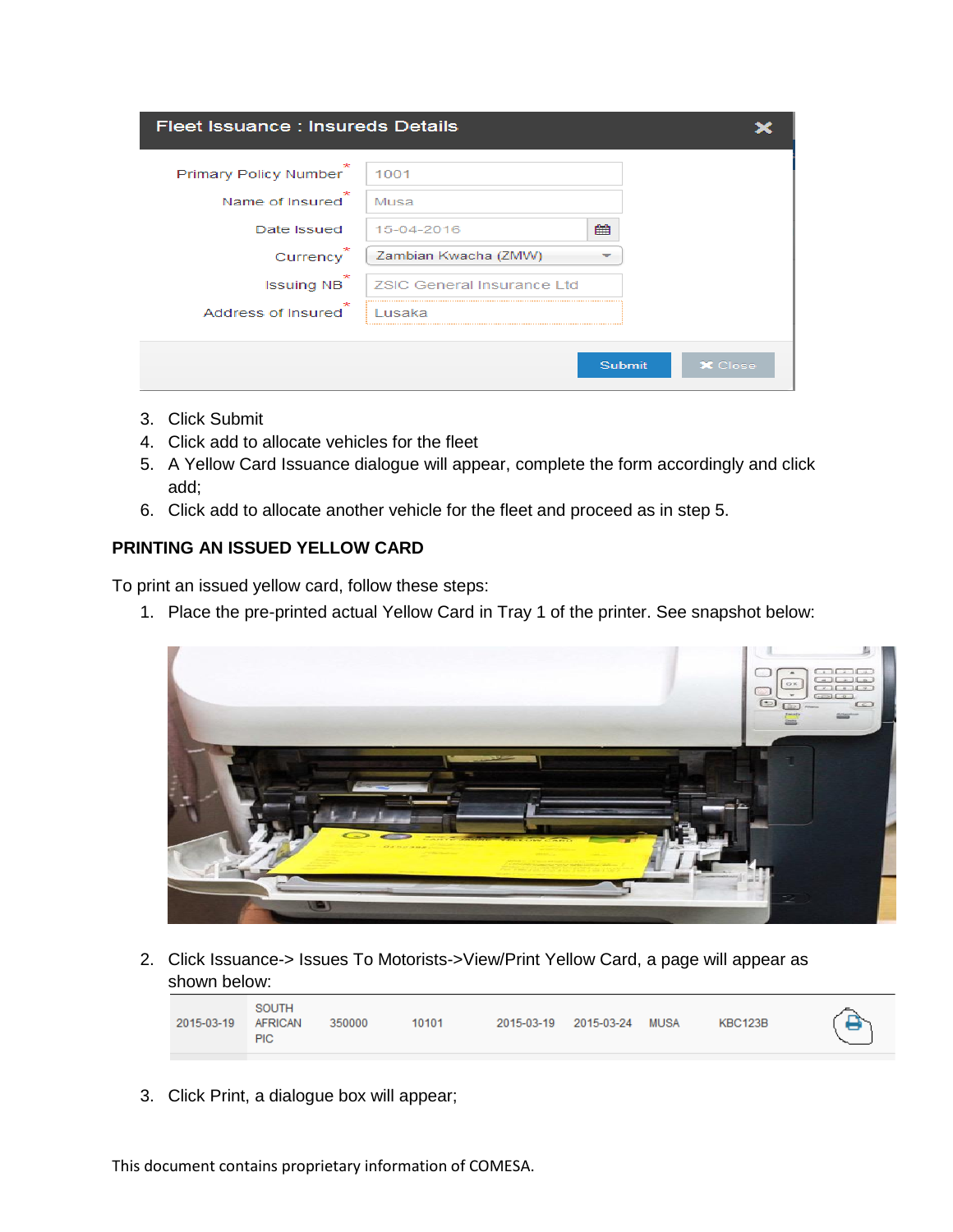- 4. On the dialogue box that appears, select the printer name and then Click Properties;
- 5. On the dialogue box that appears, select the Source as Tray 1.See snapshot below:

| Paper/Quality<br>Effects Finishing<br>Advanced | Services                 |           |        |
|------------------------------------------------|--------------------------|-----------|--------|
| <b>Print Task Quick Sets</b>                   |                          |           |        |
| Type new Quick Set name here                   |                          | Save<br>▼ | Delete |
| Paper Options                                  |                          |           |        |
| Size is:<br>$8.5 \times 11$ inches             |                          |           |        |
| Letter                                         | -                        | Е         |        |
| Custom                                         |                          |           |        |
| Use Different Paper/Covers                     |                          |           |        |
| Source is:                                     |                          |           |        |
| Tray 1                                         | $\overline{\phantom{0}}$ |           |        |
|                                                |                          |           |        |
| Type is:                                       |                          |           |        |
| Unspecified                                    | ↽                        |           |        |
|                                                |                          |           |        |
|                                                |                          |           |        |
|                                                |                          |           |        |
|                                                |                          |           |        |
|                                                |                          |           |        |
|                                                |                          |           |        |
|                                                |                          |           |        |
|                                                |                          |           |        |
|                                                |                          |           |        |

6. Click OK, to print.

#### **CANCELLATION OF THE YELLOW CARD**

To cancel a Yellow Card, follow the steps below:

1. Click Issuance->Card Cancellation->Cancel Yellow Card**,** a page will appear as shown below:

| <b>Issuance: Cancel Yellow Card</b> |                                   |  |  |  |
|-------------------------------------|-----------------------------------|--|--|--|
| Yellow Card No.                     | 350002                            |  |  |  |
| <b>Reason Cancelled</b>             | <b>Trip canceled</b>              |  |  |  |
| If Other, Indicate                  | NА                                |  |  |  |
| <b>Premium Refund</b>               | 0                                 |  |  |  |
|                                     | <b>A</b> Cancel<br><b>X</b> Close |  |  |  |

- 2. Fill in the form as required;
- 3. Click Cancel

This document contains proprietary information of COMESA.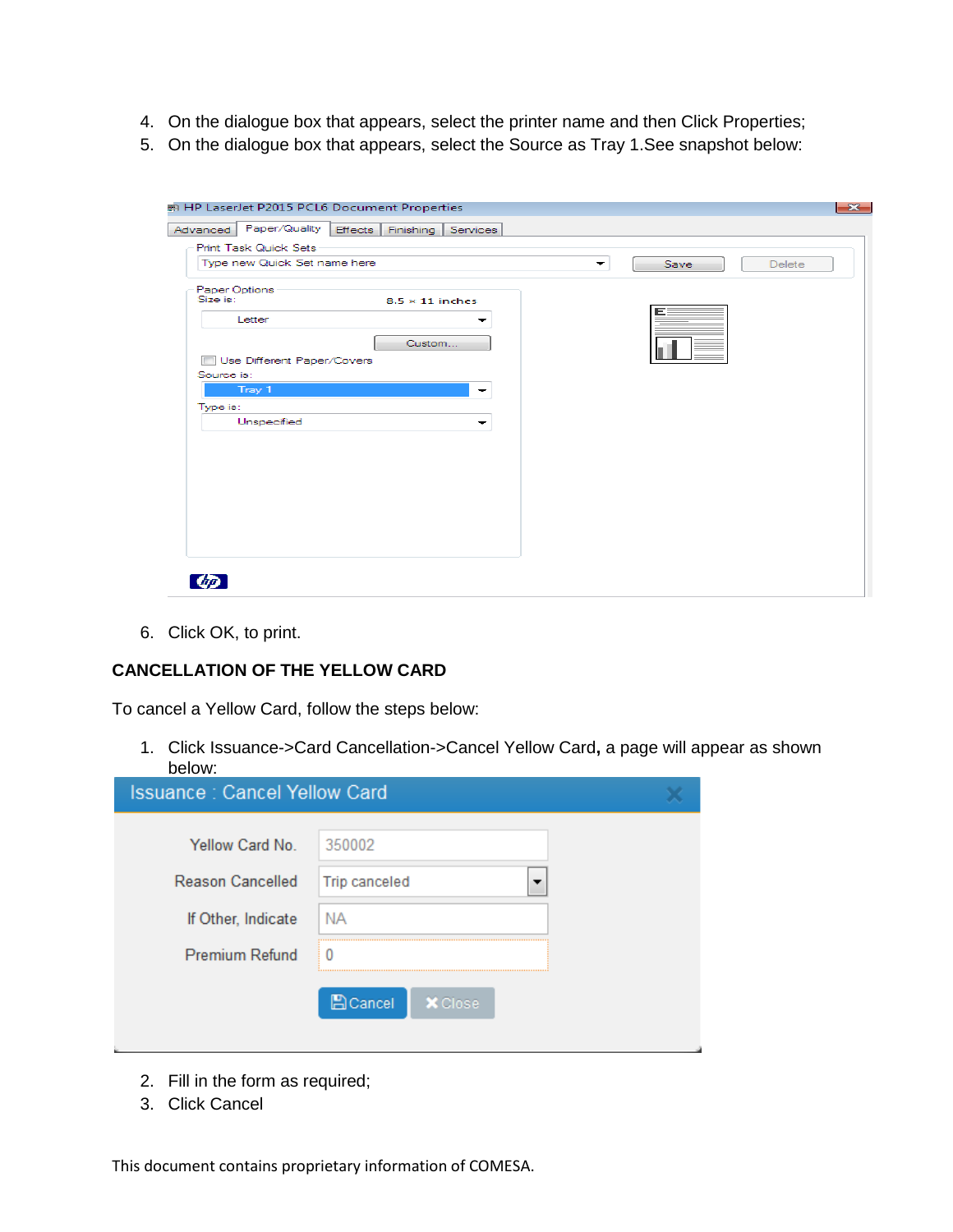### **RENEWAL OF THE YELLOW CARD**

To renew a Yellow Card, follow the steps below:

- 1. Click Issuance->Issues to Motorist->Renewal**,** a page will appear;
- 2. Click Renew, a dialogue box will appear as shown below:

| <b>Issuance: Renewal</b> | $  -$                 |   |                          |
|--------------------------|-----------------------|---|--------------------------|
| Old Y.C. Serial Number   | 78366                 |   |                          |
| Y.C. Serial Number       | Y.C. Serial Number    |   |                          |
| Primary Policy Number    | 01008010061302013     |   | Ξ                        |
| Date Issued              | Date Issued           | ⇔ |                          |
| <b>Effective Date</b>    | <b>Effective Date</b> | 會 |                          |
| Number of Days           | 182                   |   |                          |
| Name of Insured          | <b>RUHINDA LEO</b>    |   |                          |
| Address of Insured       | <b>KAMPALA</b>        |   |                          |
| Vehicle Registration     | <b>UAN 826P</b>       |   |                          |
| Vehicle Make             | Mitsubishi Fuso       |   |                          |
| Vehicle Type             | <b>LORRY</b>          |   |                          |
| Vehicle Type(Other)      | Vehicle Type(Other)   |   | $\overline{\phantom{a}}$ |

3. Complete the dialogue box accordingly and click Save

# **PIC SUBMITS 30% OF THE PREMIUM RECEIVED TO REINSURANCE POOL**

To submit 30% of the premium received to Reinsurance, follow these steps:

1. Click Issuance->Cessation Operations->30% Premium Payments, a page will appear as shown below:

| Ceding: 30% Premium Payments |                                 | $\boldsymbol{\times}$ |
|------------------------------|---------------------------------|-----------------------|
| Month                        | March<br>↽                      |                       |
| Year                         | 2014<br>▼                       |                       |
| Premium Amount(USD)          | 5000                            |                       |
| <b>Remarks</b>               |                                 | $\star$<br>∼          |
| <b>NA</b>                    |                                 |                       |
|                              |                                 |                       |
|                              |                                 |                       |
|                              |                                 | -11                   |
| Date Paid                    | 篇<br>2015-03-30                 |                       |
|                              | <b>图</b> Save<br><b>×</b> Close |                       |
|                              |                                 |                       |

4. Fill in the form as required;

This document contains proprietary information of COMESA.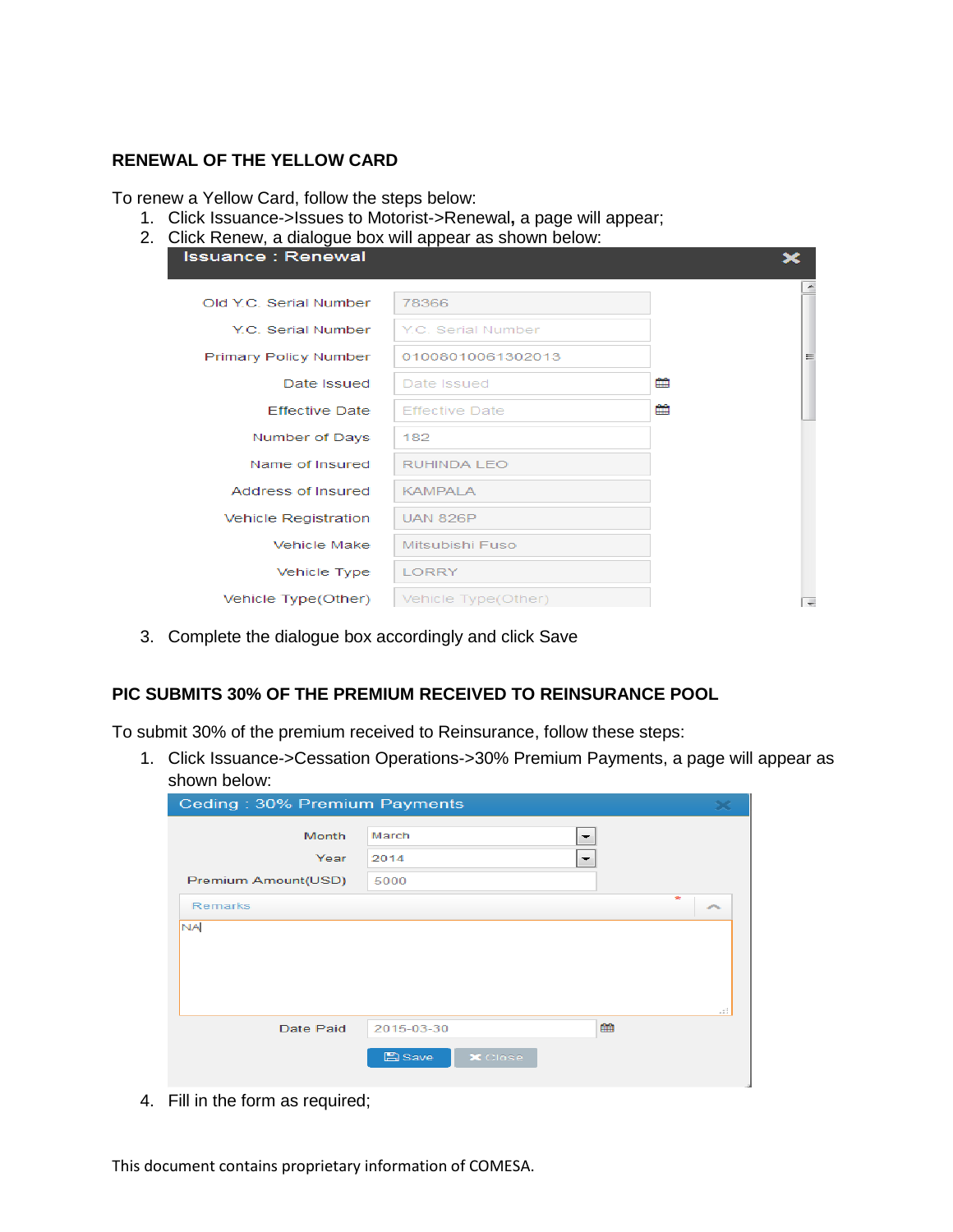#### 5. Click Save.

### **PIC VIEW SUBMISSION HISTORY TO REINSURANCE POOL**

To view submission history to Reinsurance Pool, follow these steps:

1. Click Issuance->Issuance History, a page will appear as shown below:

| Date<br>Issued $\triangle$ | <b>Issued</b><br>$\mathsf{B}\mathsf{v}$ $\div$ | Y.C. Serial<br>Number $\triangleq$                           | Primary<br><b>Policy</b><br>Number $\triangleq$ | <b>Valid</b><br>From $\div$ | <b>Valid To</b><br>÷ | <b>Issured</b><br>÷ | <b>Vehicle</b><br>Registration $\div$ | <b>Premium</b><br>÷          |
|----------------------------|------------------------------------------------|--------------------------------------------------------------|-------------------------------------------------|-----------------------------|----------------------|---------------------|---------------------------------------|------------------------------|
| 2015-03-19                 | <b>SOUTH</b><br><b>AFRICAN</b><br><b>PIC</b>   | 350000                                                       | 10101                                           | 2015-03-19                  | 2015-03-24           | <b>MUSA</b>         | <b>KBC123B</b>                        | 10101                        |
| 2015-03-19                 | <b>SOUTH</b><br><b>AFRICAN</b><br><b>PIC</b>   | 350001                                                       | 10101                                           | 2015-03-01                  | 2015-03-06           | <b>MUSA</b>         | <b>KBC123A</b>                        | 10101                        |
| 2015-03-20                 | <b>SOUTH</b><br><b>AFRICAN</b><br><b>PIC</b>   | 350002                                                       | 10101                                           | 2015-03-20                  | 2015-03-25           | <b>MUSA</b>         | <b>KZN123B</b>                        | 10101                        |
| 2015-03-20                 | <b>SOUTH</b><br><b>AFRICAN</b><br><b>PIC</b>   | 350003                                                       | 10101                                           | 2015-03-01                  | 2015-03-02           | <b>MUSA</b>         | <b>KZN123B</b>                        | 10101                        |
| 2015-03-25                 | <b>SOUTH</b><br><b>AFRICAN</b><br><b>PIC</b>   | 350005                                                       | 10101                                           | 2015-03-25                  | 2015-03-30           | <b>MUSA</b>         | <b>KBC123B</b>                        | 10101                        |
|                            |                                                | Showing 1 to 5 of 5 entries (filtered from 24 total entries) |                                                 |                             |                      |                     | Previous                              | $\blacktriangleleft$<br>Next |

### **NB CONFIRMS THE 30% SUBMITTED BY PIC TO REINSURANCE POOL**

To confirm the 30% submitted by PIC to Reinsurance Pool, follow these steps:

1. Click Issuance->Cessation Operations->Payment History**,** a page will appear as shown below:

| <b>Premium Amount(USD)</b> ▲                                | Month $\div$ | Year $\triangleq$ | Date Paid $\div$ | Paid By           | ٠ | Remarks $\Leftrightarrow$ | Action $\div$  |
|-------------------------------------------------------------|--------------|-------------------|------------------|-------------------|---|---------------------------|----------------|
| 1000                                                        | March        | 2014              | 2015-03-20       | SOUTH AFRICAN PIC |   | <b>NA</b>                 | <b>Confirm</b> |
| 1000                                                        | February     | 2014              | 2015-03-21       | SOUTH AFRICAN NB  |   | <b>NA</b>                 | <b>Confirm</b> |
| Showing 1 to 2 of 2 entries (filtered from 5 total entries) |              |                   |                  |                   |   | Previous                  | Next           |

2. Click Confirm.

### **NB VIEW FINANCIAL STATUS OF PIC**

To view Financial Status of PICS, follow these steps:

1. Click Issuance->View Financial Status, a dialogue box will appear as shown below: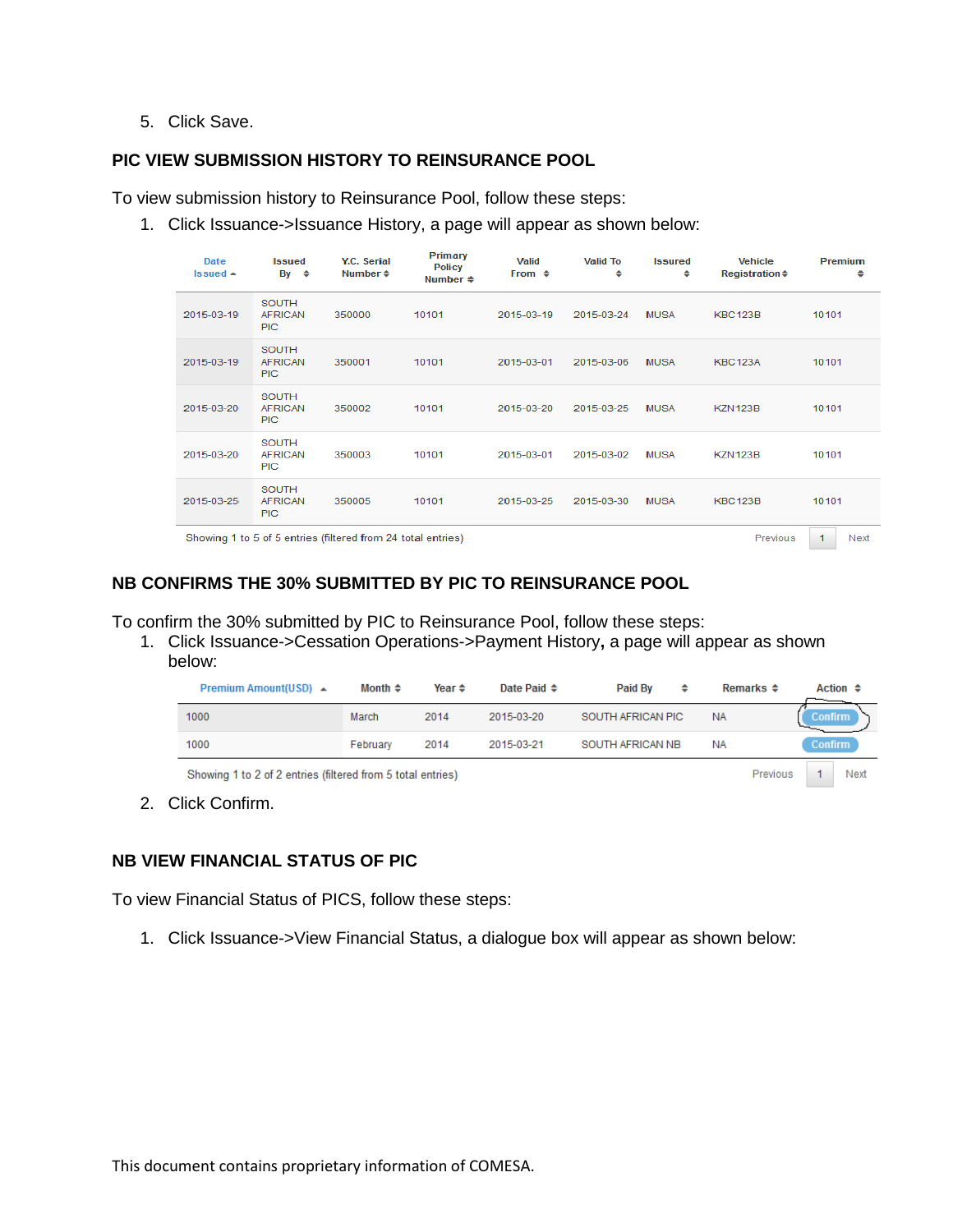#### **View Financial Status**

| Report From (Date)          |    |
|-----------------------------|----|
| 01-03-2016                  | ■■ |
| Report To (Date)            |    |
| 15-04-2016                  | ⊯  |
| Filter By Organization      |    |
| Jubilee Insurance Company o |    |
| <b>Report Destination</b>   |    |
|                             |    |
| D PDF.                      |    |
| ∋XLS                        |    |
| <b>CSV</b>                  |    |
| <b>HTML</b>                 |    |
|                             |    |

2. Click Proceed to view the report.

#### **YELLOW CARD CLAIMS**

## **NB REPORTING AN ACCIDENT & VERIFYING THE YELLOW CARD**

To report an Accident, follow the steps below:

- 1. Click claims->Report and Accident, a dialogue box will appear as shown below:
- 2. Complete the dialogue box accordingly and click Save

| <b>Claims: Enter Accident Details</b> |                                           |     |
|---------------------------------------|-------------------------------------------|-----|
| <b>Accident Report Date</b>           | 鯩<br>2016-04-15                           |     |
| Date Of Loss                          | 雦<br>2016-04-15                           |     |
| Y.C. Serial Number                    | ZAM100051                                 |     |
| <b>Country Of Accident</b>            | <b>ZAMBIA</b><br>$\overline{\phantom{a}}$ |     |
| Place Of Accident                     | <b>LUSAKA</b>                             |     |
| <b>Accident Description</b>           | $\mathcal{R}^{\star}$<br>∼                |     |
| ACCIDENT DESCRIPTION HERE.            |                                           | Ξ   |
|                                       | <b>B</b> Save<br><b>X</b> Close           | 111 |